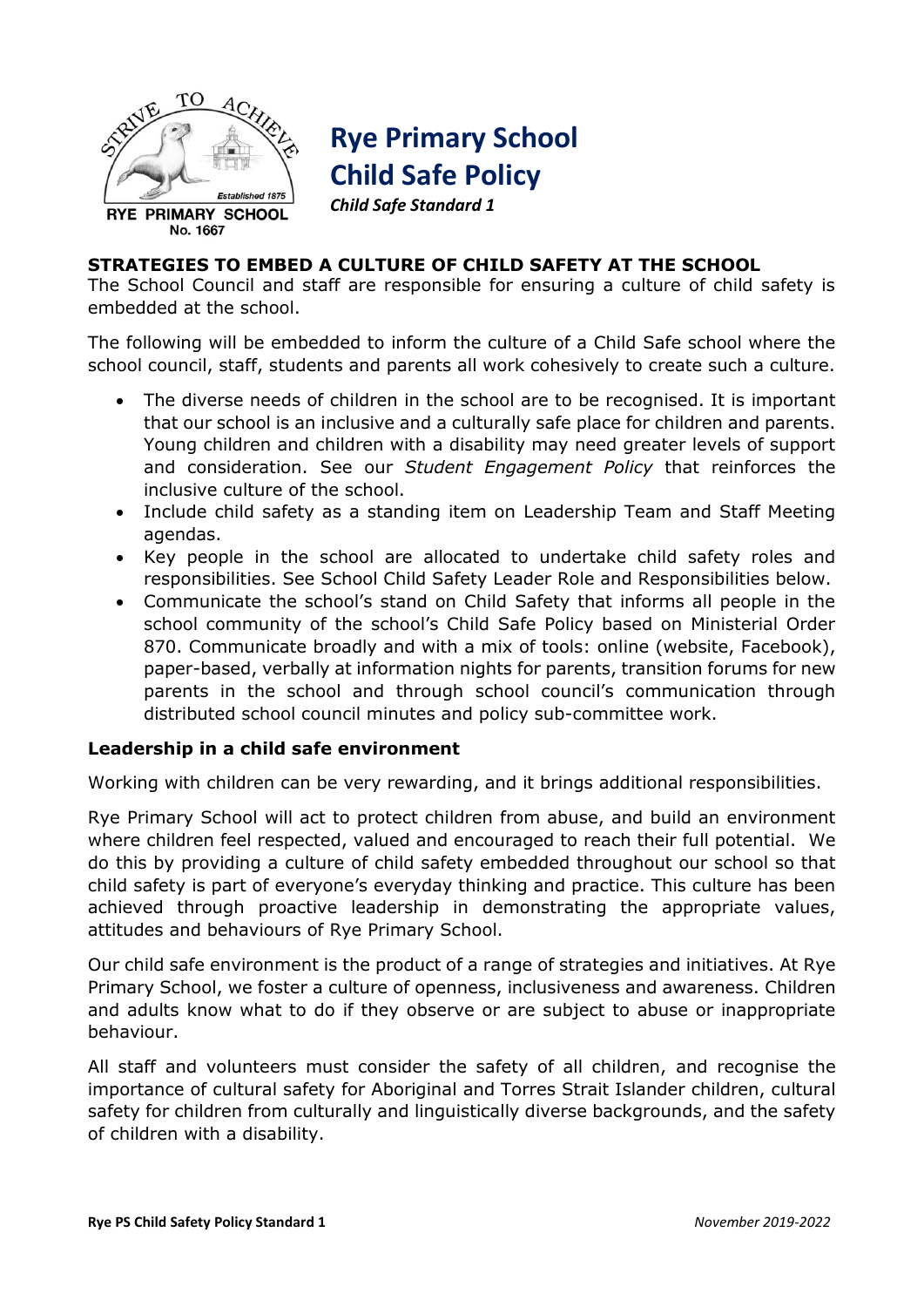# **Governance in a child safe environment**

Leadership at Rye Primary School takes preventative, proactive and participatory approach to child safety issues. The safety and wellbeing of children in our school is of paramount consideration when developing activities, policies and management practices.

#### **Leadership responsibilities**

The leadership team takes the lead in protecting children from abuse, and are aware of child abuse allegations and risks, and take responsibility for ensuring an appropriate response.

Rye Primary School will ensure that all allegations of child abuse and child safety concerns are treated very seriously. This includes complying with all legal requirements, including reporting suspicions of child abuse to police and/or child protection.

## **School child safety leader role and responsibilities**

The School Child Safety Leader will undertake the role and accompanying responsibilities to ensure the school embeds a culture of child safety and is compliant with Ministerial Order 870. The role includes:

## **Providing Authoritative Advice:**

- Act as a source of support, advice and expertise to staff on matters of child safety.
- Liaise with the principal and school leaders to maintain the visibility of child safety.
- Lead the development of the school's child safety culture, including being a child safety champion and providing coordination in communicating, implementing, monitoring, enhancing and reporting on strategies to embed a culture of child safety.

# **Raising Awareness Across the School Including Staff, Students And Teachers And Others Who Come Into Contact With Children In The School.**

- Ensure the school's policies are known and used appropriately.
- Ensure the school actions are reviewed as to the effectiveness of the strategies put into place and to revise accordingly.
- Ensure the school's child safety policy is reviewed in the context of school selfevaluation undertaken as part of the school accountability framework. This being incorporated into the Annual Implementation Plan, Strategic Pan and the 4 yearly Review process.
- Conduct regular briefing sessions for school staff members to ensure a high degree of awareness of The Standards and the school's Child Safe policy.
- Ensure the child protection policy is available publicly and parents are aware of the fact that referrals about suspected abuse or neglect may be made and the role of the school in this. The policy will be uploaded onto the school's website and will be evaluated as part of the policy cycle for all school policies unless changes in the Order dictates changes in the school's policy. The Child Safe Policy will be provided to all new families who come into the school at the time of enrolment.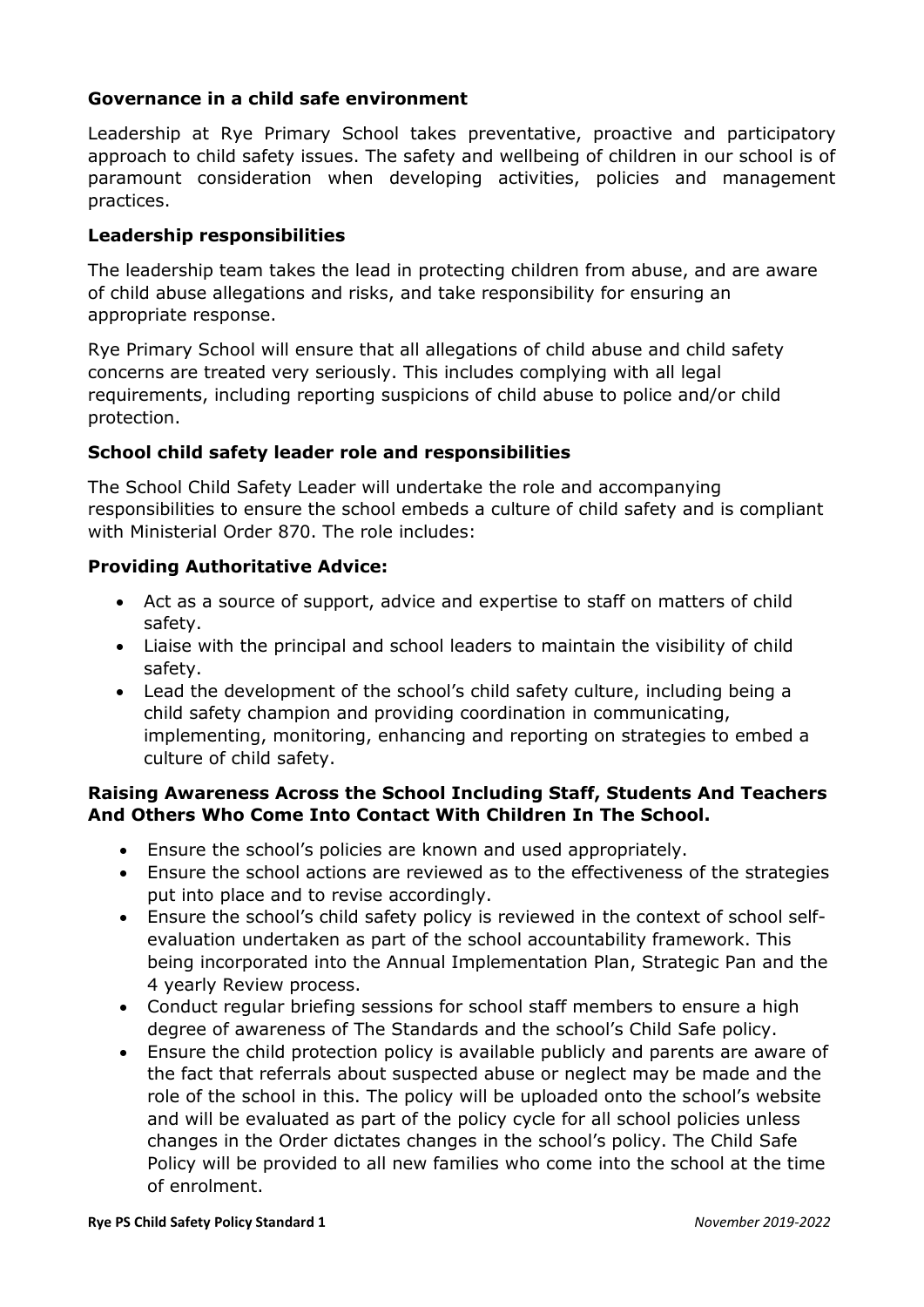- Be alert to the specific needs of children in need, those with special educational needs and young carers. The Child Safe Leader, as a member of the wellbeing team, will be actively in communication with the broader leadership team regarding potentially vulnerable and at risk children. 'Child Safe' will be a standing item on both the Leadership Team's meeting agenda and the Consultative Committee's agenda to ensure regular forums do support embedding a child safe culture in the school.
- Encourage among all staff a culture of listening to children and taking account of their wishes and feelings in any measures to protect them.
- Work with teachers to include, where appropriate, supporting teaching points into curriculum programs ie cyber safety programs, School Wide Positive Behaviour program, health and wellbeing related programs to build a culture of pro-activity and healthy relationships. CYBER – up to date programs – gaming/conversation. Instagram/snap chat

# **The Child Safe Leader Will Be Trained and Have Capabilities To Support The School To Embed A Child Safe Culture**

# **Being authoritative in providing advice by:**

- Keeping their skills up to date with appropriate training carried out every two years
- Having a working knowledge of how the Department of Health and Human Services (DHHS) and Community Service Organisations conduct a child protection case conference to be able to attend and contribute to these effectively when required to do so.
- Keeping detailed, accurate, secure written records of concerns and referrals. Ensure each member of staff has access to and understands the school's child safety policy and procedures, especially new, part time staff and CRTs. Make sure staff are aware of training opportunities and the latest DHHS and DET policies and guidance.

#### **Communications**

 Leadership will ensure Child Safe Policy information and procedures are available for everyone in the school community. Ways of disseminating information will include: Website, Compass, newsletters, parent information session, staff meetings and staff bulletins.

# **Identify and analyse risk of abuse**

Rye Primary School adopts an approach to prevent, detect and respond to child abuse risks. This includes a risk management strategy and policy that sets out how our school identifies, assesses, and takes steps to reduce or remove child abuse risks.

# **In its commitment to Child Safety Standards, Rye Primary School has:**

Developed a Child Safe Policy This child safe policy outlines our commitment to promoting children's wellbeing and protecting children from abuse. The school will regularly review its commitment to child safety and procedures as a part of the Annual Implementation Plan process in which Child Safety will be a component.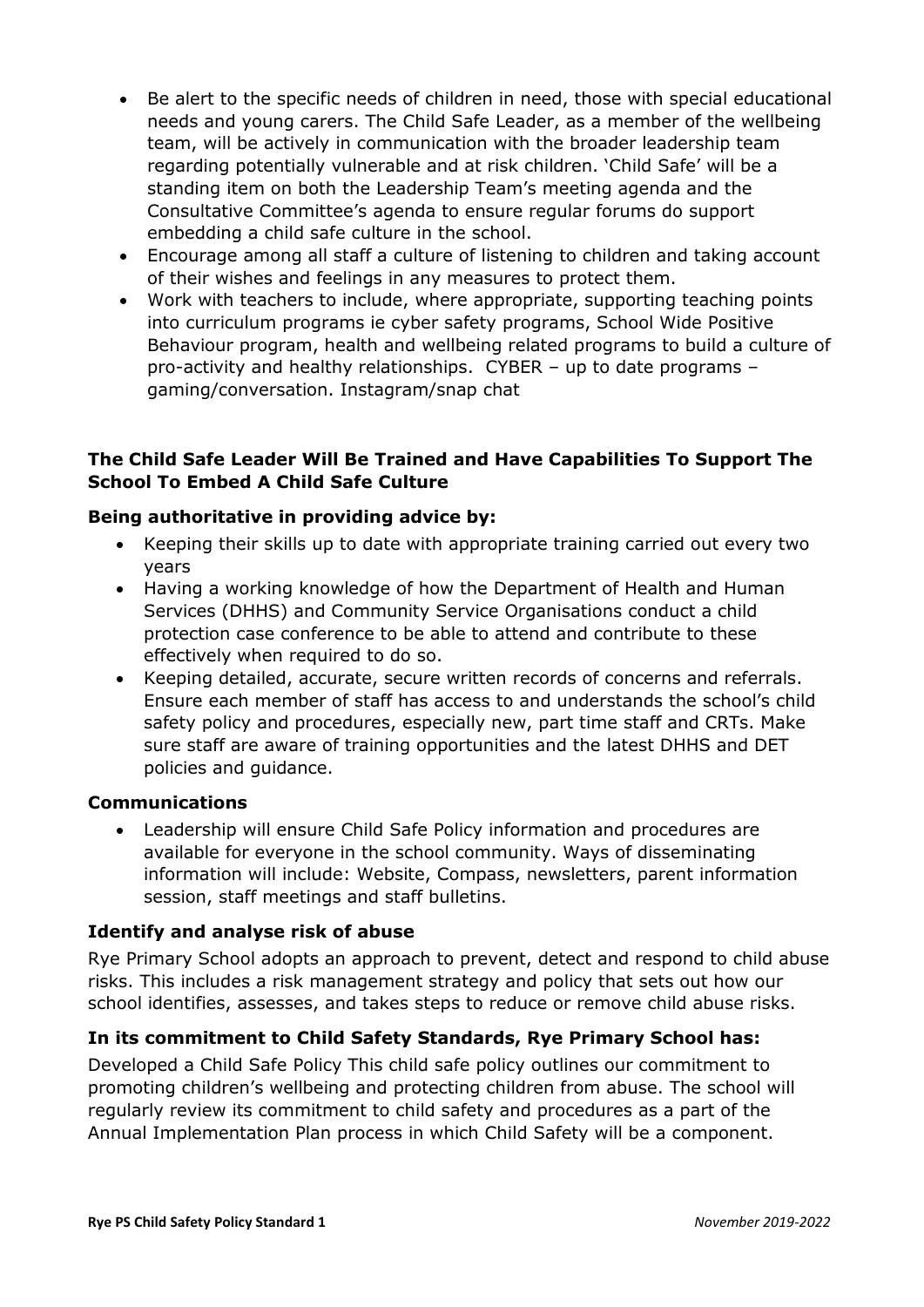# **Developed Codes of Conduct**

Rye Primary School has developed a code of conduct which specifies the standards of conduct and care required when working and interacting with children. Teachers are regulated by the Victorian Institute of Teaching (VIT) under the Victorian Teaching Profession Code of Conduct.

The Victorian Institute of Teaching (VIT) developed the Code of Conduct as required by Part 2.6 of the Education and Training Reform Act 2006. The Code of Conduct is a set of principles or standards for the behaviour and conduct of all Victorian teachers in the Victorian Government Teaching Service and the non-Government sector.

# **The following principles are of particular relevance when using social media tools:**

**Principle 1.5:** Teachers are always in a professional relationship with the students in their school whether at school or not. Teachers hold a unique position of influence and trust that should not be violated or compromised. They exercise their responsibilities in ways that recognise that there are limits or boundaries to their relationships with students.

**Principle 1.7:** Teachers work in collaborative relationships with students' families and communities.

**Principle 2.1:** The personal conduct of a teacher will have an impact on the professional standing of that teacher and on the profession as whole.

While teachers can be friendly with students, parents and communities their relationship must always remain professional and should never be on a personal footing. It is important for teachers to consider the consequences of their actions. The world of social media can seriously damage reputations and propel bullying to new levels. Even with security settings in place, issues may still arise.

Rye Primary School also has developed a specific Code of Conduct that encourages appropriate behaviour between children called the Student Code of Conduct.

# **Chosen suitable employees and volunteers**

Rye Primary School takes all reasonable steps to ensure that it engages the most suitable and appropriate people to work with children. Alongside the Department of Education and Training (DET) recruitment processes, it will ensure it includes:

- Selection criteria in job descriptions
- Police record and identity checks
- Working with Children Checks where required
- Face-to-face interviews
- Detailed reference checks from previous employers, including from the applicant's most recent line manager

# **Supported, trained, supervised and enhanced performance**

Rye Primary School ensures that volunteers and employees who work with children have ongoing supervision, support and training so that their performance is developed and enhanced to help protect children from abuse. In particular, the principal, leadership team and the child safety officer understand their responsibilities. Our child safety officer at Rye Primary School is the person who has knowledge of child safety